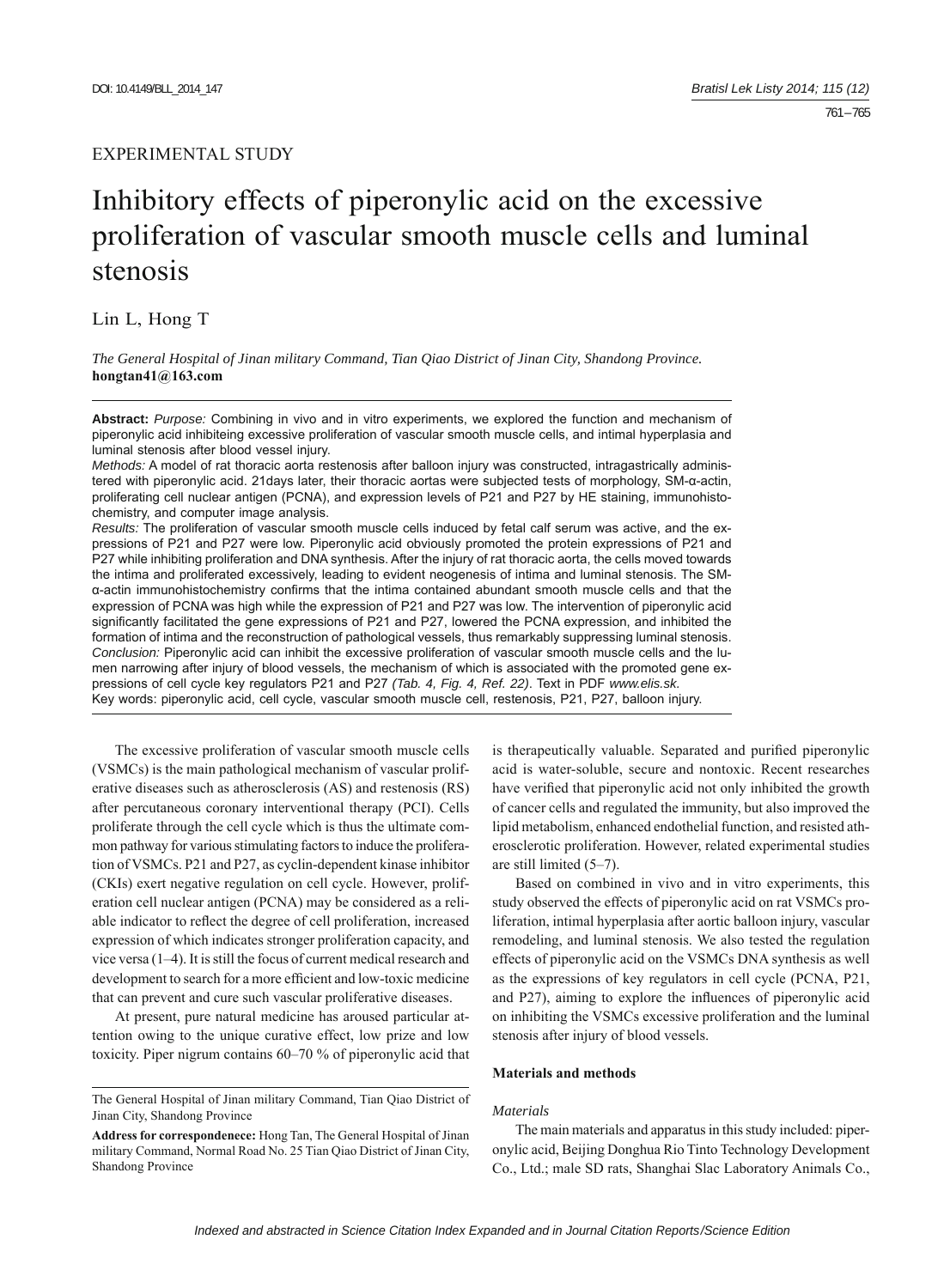#### 761 – 765

Ltd.; DMEM culture medium, fetal bovine serum (FBS), trypsin, tritiated thymidine (3 H-TdR), SP and SLABC kit, Beijing Wanyu Meilan Technology Development Co., Ltd.; DAB and SM-α-actin monoclonal antibody, PCNA mouse monoclonal antibody, P21 monoclonal antibody and P27 rabbit polyclonal antibody, Shanghai Youlong Biotech Co,. Ltd. UV spectrometer and 3K30 high-speed low-temperature refrigerated centrifuge, Shanghai AoXi Technology Instrument Co., Ltd.; 311 CO<sub>2</sub> incubator, Shanghai CIMO Medical Instrument Co., Ltd.; 2F balloon catheter, OLYMPUS optical microscope and automatic camera system, and VIDAS computer image analysis system.

#### *Cell experiments*

#### Culture of VSMCs

Under aseptic conditions, the thoracic aortas of rats (Wistar rats, 180–200 g, male, about 8 weeks old) were disconnected. The medial smooth muscle tissue blocks were transferred into a culture bottle according to the tissue piece method, into which DMEM culture medium was added containing 5 % FBS and cultured in at 37 °C in 5 %  $CO_2$  incubator, and the growth of tissue block edge cell was observed under an inverted microscope. The cells were passaged and cultured after trypsin digestion. Under the light microscope, the cells presented typical "peak-valley", which were then identified by the actin antibody immunohistochemical method as VSMCs. The experiments used 5–7 generations of cells.

#### *Experimental grouping*

Control group: VSMCs in the stationary phase; FBS group: 5 % FBS was added; the intervention group of piperonylic acid (piperonylic acid+ FBS) was divided into 4 subgroups: 5 % FBS and piperonylic acid (20, 40, 60, 80 mg/L) were added simultaneously. Six parallel sampling wells were set for each group.

#### *Determination of 3 H-TdR incorporation effi ciency*

VSMCs were inoculated on 96-well culture plates  $(1\times10<sup>6</sup>/L)$ , and the culture medium was refreshed after 48 h and then discarded when 90 % of the cells fused, with serum-free DMEM culture medium used instead. The cells were then starved for 48 h to be synchronized in the G0 phase. 50 μl of pH7.4 PBS was added into each well of the control group, 5 % FBS was added into the FBS group, and piperonylic acid solutions (final concentrations: 20, 40, 60, 80 mg/L) were added into each well of each experimental group respectively. 48 h later,  ${}^{3}H$ -TdR (3.0×10<sup>5</sup> Bq/L) was added, 48 h after which the cells were collected. Then the cell membrane was broken, and 3 ml of scintillating solution were added. The radiation intensity (7) was measured by liquid scintillation counting.

#### *Western blot*

The proteins of cells in each group were extracted and quantified. After being separated by 10 % SDS-PAGE, the products were electrically transferred to a nitrocellulose film and blocked by 5 % bovine serum albumin. After washed, anti-rabbit P21 and P27 polyclonal antibodies (working concentration, 1:50) were added to be cultured for 2 h. After another washing, goat anti-rabbit IgG labeled by horseradish peroxidase (HRP) (working concentration,

1:100) was added to be culture for 2 h. Then DAB was used for development within 30 min. Optical density (A) was determined on a gel image analysis system (VIDAS21).

#### *Animal experiments*

Animal grouping and treatment

24 male SD rats weighing 300–350 g were selected. The rats were randomly divided into 3 groups: (1) Piperonylic acid treatment group: The rats were subjected to balloon-injured thoracic aorta surgeries by being intragastrically administered with 3 ml of piperonylic acid (10 g/L) daily since the preoperative day 3. (2) Surgery control group: The rats were subjected to ballooninjured thoracic aorta surgeries by being intragastrically administered with normal saline. (3) Normal control group: The rats were subjected to sham-operations without inserting balloon catheters while maintaining other surgical conditions unchanged and by being intragastrically administered with normal saline. The rats were executed 21 days later.

Modeling of rat balloon-injured thoracic aorta and preparation of samples

The piperonylic acid treatment group and the surgery control group were anesthetized with pentobarbital sodium (20 mg/kg, ip), and 2F balloon catheter was inserted through the left common carotid artery. The part from the renal artery bifurcation to the opening of aortic arch and carotid artery was subjected to balloon injury to establish the animal model with exfoliated artery endothelium and injured tube wall. 21days after the operation, the chest was opened to expose the aorta, from which vascular segments 2–3 cm beyond the diaphragm were taken and put in 5 % neutral buffered formaldehyde solution, fixed for 12h, and embedded in paraffin (8).

## Morphological analysis

The paraffin sections were stained by HE to measure the below values in the artery cross section by the optical image analyzer: luminal area (LA), intima area (IA), the media area (MA), intima/media area ratio (IA/MA), and internal or external elastic lamina area (IEL, EEL).

#### Immunohistochemical staining

Immunohistochemical staining kit was used. First antibody was the rabbit anti-human SM-α-actin/PCNA/P21/P27 protein monoclonal antibody. Cytoplasts (SM-α-actin) or cell nuclei (PCNA, P21, P27) stained brown (brown-yellow, brown, sepia) were positive. We used image analyzer to randomly measure the average optical density and the percentage of positive cells in 6 visual fields of each section, which were averaged, respectively. Their product multiplied by 100 was utilized as the positive expression index to indicate the expression level of protein. First antibody was replaced with PBS as the negative control.

#### *Statistical analysis*

All data were analyzed by t test and analysis of variance via SPSS 13.0 and expressed as  $x \pm s$ .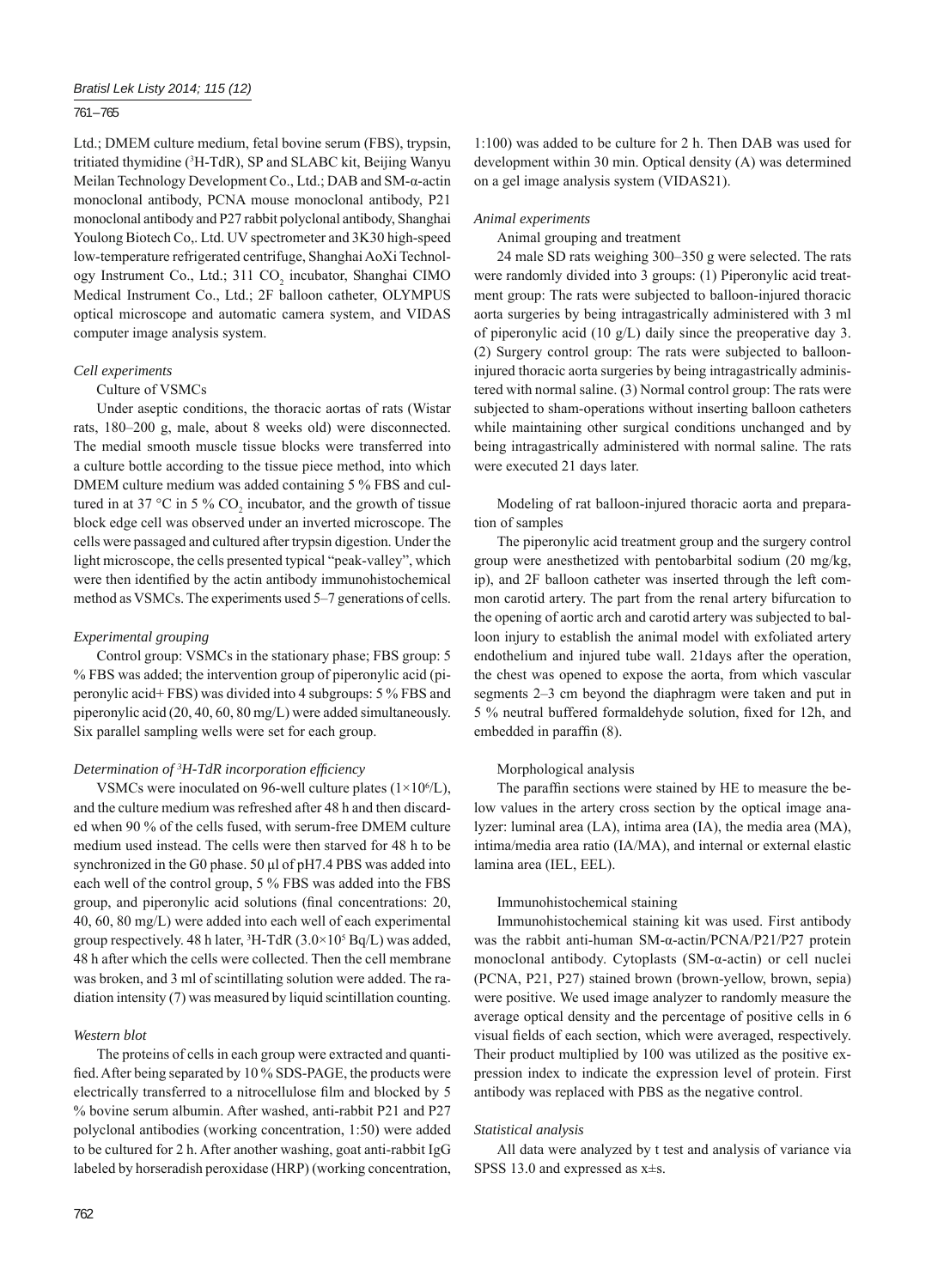#### **Results**

### *Effects of piperonylic acid on the synthesis of VSMCs DNA*

The experimental results (Tab. 1) of  ${}^{3}$ H-TdR incorporation efficiency show that 5 % FBS obviously increased the  ${}^{3}$ H-TdR incorporation of VSMCs while piperonylic acid (20, 40, 60, 80 mg/L) apparently decreased the <sup>3</sup>H-TdR incorporation of VSMCs. In addition, the inhibitory effects enhanced with rising concentration. The results suggest that piperonylic acid inhibited the DNA synthesis and proliferation of VSMCs.

## *Effects of piperonylic acid on the expressions of P21 and P27 (protein grayscale, OPTDI)*

The Western blot and image analysis results show (Tab. 2 and Fig. 1) that the VSMCs of the control group barely proliferated, out of which P21 was lowly expressed and P27 was highly expressed. FBS augmented the proliferation of VSMCs, with increased P21 expression and obviously decreased P27 expression. After adding piperonylic acid solutions (20, 40, 60, 80 mg/L), the protein expressions of P21 and P27 remarkably increased, indicating that piperonylic acid increased the expression of cell cycle inhibitors P21 and P27 to significantly suppress the excessive proliferation of VSMCs.

#### *Vascular morphologies after balloon injury*

The normal control group had smooth interior walls and complete endothelium while the inner membrane comprised single-layer endothelial cells and few extracellular matrix. 21days after the operation, the surgery control group experienced obvious intima formation and lumen stenosis. The SM-α-actin immunohistochemical results verify that the new intima was rich in VSMCs (Fig. 2A). Compared with the surgery control group (Fig. 2B), the IA of the piperonylic acid treatment group (Fig. 2C) was reduced by 70.39 %, IA/MA was evidently decreased, IEL and EEL were significantly augmented, and LA was elevated by  $23.29\%$  (p < 0.01) (Tab. 3).

**Tab. 1. Effects of piperonylic acid on the synthesis of VSMCs DNA.**

| Group                        | 3H-TdR (dpm/well)       |
|------------------------------|-------------------------|
| Control                      | 1351.35 ± 365.15        |
| <b>FBS</b>                   | 9518.36±491.58*         |
| FBS+20 mg/L piperonylic acid | 7565.30±430.26*#        |
| FBS+40 mg/L piperonylic acid | $6215.22 \pm 505.61$ *# |
| FBS+60 mg/L piperonylic acid | 4913.29±391.54*#        |
| FBS+80 mg/L piperonylic acid | 3536.85±428.27*#        |

 $\frac{1}{2}$  is the control group; # p < 0.01, compared with FBS group + piperonylic acid

**Tab. 2. Effects of piperonylic acid on the expressions of P21 and P27.**

| Group                        | P <sub>21</sub> (OPTDI)         | P <sub>27</sub> (OPTDI)         |
|------------------------------|---------------------------------|---------------------------------|
| Control                      | $11.25 \pm 3.64$                | $67.55 \pm 8.19$                |
| <b>FBS</b>                   | $35.61 \pm 9.60*$               | 29.58±9.15*                     |
| FBS+20 mg/L piperonylic acid | $49.51 \pm 8.36$ *#             | $43.35\pm8.54**$                |
| FBS+40 mg/L piperonylic acid | $62.36\pm9.42**$                | $57.25 \pm 9.18$ <sup>*</sup> # |
| FBS+60 mg/L piperonylic acid | $83.42 \pm 9.45$ <sup>*</sup> # | 69.48±9.38#                     |
| FBS+80 mg/L piperonylic acid | $102.25 \pm 10.67$ *#           | $91.52 \pm 8.17$ *#             |

 $*$  p < 0.01 vs the control group;  $# p$  < 0.01, compared with FBS group + piperonylic acid



**Fig. 1. Effects of piperonylic acid on the expressions of P21 and P27.**

#### *Effects of piperonylic acid on PCNA expression after balloon injury*

The vessel wall of the normal control group did not express PCNA. 21days after the operation, considerable intima was expressed in the surgery control group. The intimal positive indices of the piperonylic acid treatment group were significantly lower than those of the surgery control group ( $p \le 0.01$ ) (Tab. 4).

#### *Changes of P21 expression after balloon injury*

P21, which was not expressed in the normal control group, was slightly expressed in the surgery control group 21 days after the operation. A few brown-yellow or brown positive VSMCs were found in the evidently thickened endometrial cavity surface. Contrarily, piperonylic acid treatment dramatically promoted the P21 expression, which was 2.06 times higher than that of the surgery group  $(p < 0.01)$  (Tab. 4 and Fig. 3).

#### *Effects of piperonylic acid on P27 expression after balloon injury*

P27 was apparently expressed in the normal control group, manifested as brown positively expressed nuclei. 21 days after the operation, only a few brown-yellow or brown positive VSMCs were discerned in the evidently thickened endometrial cavity surface, indicating significantly reduced expression. The P27 positive index in the neointima of piperonylic acid treatment group was 2.03 times higher than that of the surgery group ( $p <$  $0.01$ ), suggesting a significantly enhanced P27 expression (Tab. 4 and Fig. 4).

**Tab. 3. Effects of piperonylic acid on the formation of new intima and the reconstruction of lumen after balloon injury.**

| Feature $(mm2)$             | Surgery control   | Piperonylic acid    |
|-----------------------------|-------------------|---------------------|
| LA                          | $1.324 \pm 0.148$ | $1.726 \pm 0.151$ * |
| <b>IA</b>                   | $0.358 \pm 0.054$ | $0.106 \pm 0.018*$  |
| Medium area                 | $0.451 \pm 0.061$ | $0.436\pm0.025$     |
| IA/MA                       | $0.794 \pm 0.086$ | $0.243 \pm 0.072$ * |
| Internal smooth muscle area | $1.521 \pm 0.084$ | $1.823 \pm 0.103*$  |
| External smooth muscle area | $1.735 \pm 0.125$ | $2.015 \pm 0.116*$  |

\* p < 0.01 vs the surgery control group

**Tab. 4. Effects of piperonylic acid on the expressions of PCNA, P21 and P27 after balloon injury.**

| Group                                                     | <b>PCNA</b>       | P <sub>21</sub> | P <sub>27</sub>   |
|-----------------------------------------------------------|-------------------|-----------------|-------------------|
| Normal control                                            | No expression     | No expression   | $17.28 \pm 2.66$  |
| Surgery                                                   | $18.24 \pm 3.54$  | $7.55 \pm 1.36$ | $8.95 \pm 1.36$   |
| Piperonylic acid                                          | $5.29 \pm 1.25$ * | $15.58\pm2.64*$ | $18.15 \pm 2.81*$ |
| $\mathbf{a}$ . $\mathbf{a}$ . $\mathbf{a}$ . $\mathbf{a}$ |                   |                 |                   |

 $* p < 0.01$  vs the surgery control group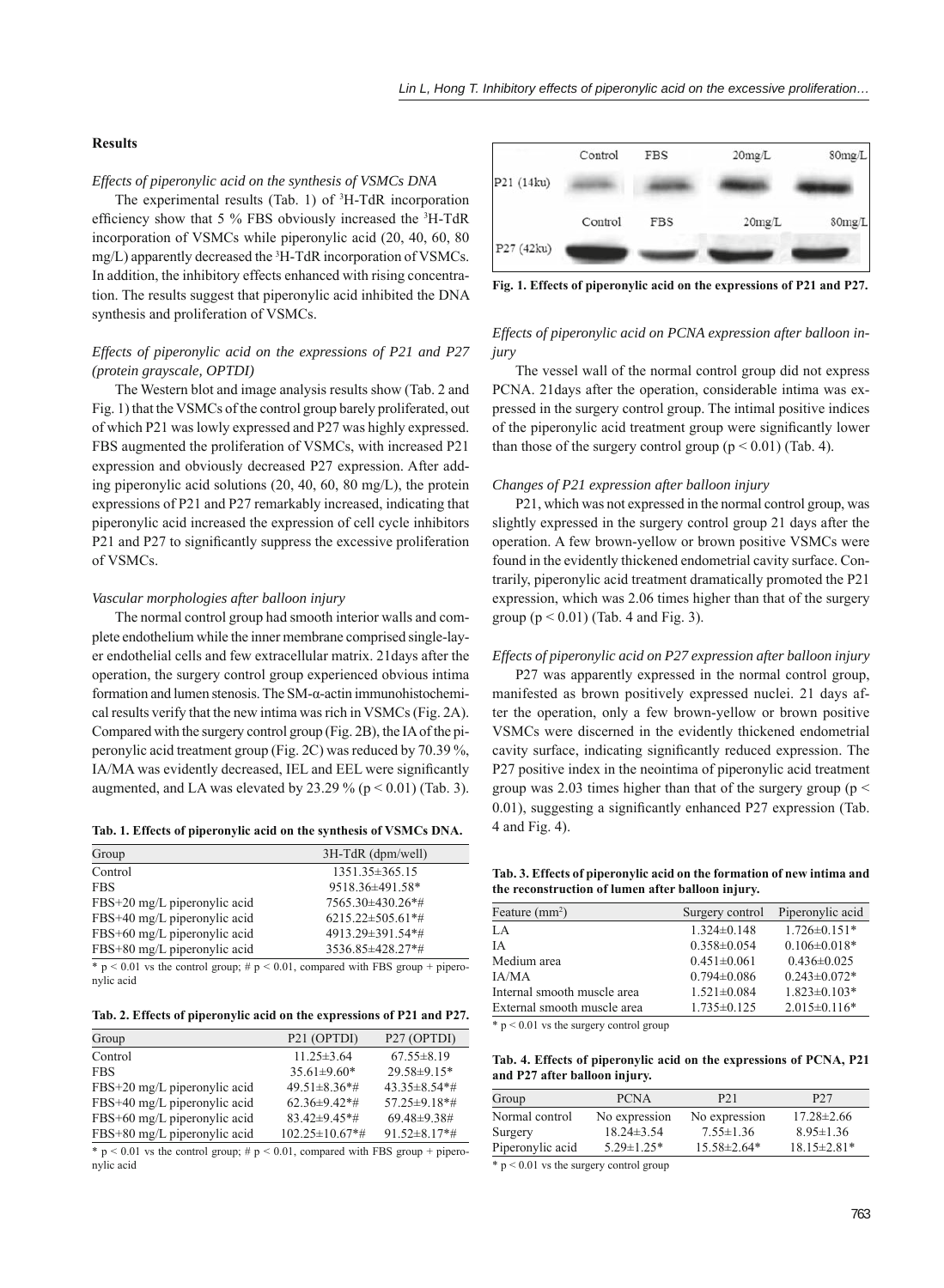761 – 765



**Fig. 2. Vascular morphologies after balloon injury. A: immunohistochemical staining of SM-α-actin; B: intima of the surgery group; C: intima of the piperonylic acid treatment group (p < 0.01 vs the surgery group).**



**Fig. 3. P21 expressions in vessel wall after balloon injury. A – normal control group; B – postoperative 21st day status of the surgery group; C – postoperative 21st day status of the piperonylic acid treatment group (p < 0.01 vs the surgery group).**



**Fig. 4. P27 expressions in vessel wall after balloon injury. A – normal control group; B – postoperative 21st day status of the surgery group; C – postoperative 21st day status of the piperonylic acid treatment group (p < 0.01 vs the surgery group)**

### **Discussion**

Stimulated by various factors, VSMCs have transformed from the non-proliferative contractile phenotype (high differentiation) to the proliferative type and they also have moved from the middle level to the intima. Excessive proliferation leads to the reconstruction of negative vessel and luminal stenosis. Besides, excessive proliferation of VSMCs contributes to the occurrence and development of many vascular proliferative diseases (9–11). Therefore, molecular biology studies regarding the proliferation and regulation of VSMCs have been spotlighted. Many factors stimulate the VSMCs proliferation through different pathways, which cooperate in the distribution pattern of network. The activated VSMCs complete division following the cell cycle, the blocking of which will effectively prevent and treat VSMCs proliferative diseases (12, 13).

Cyclin dependent kinase inhibitors (CKIs), which exist in the cell nucleus, dominate in negatively regulating the VSMCs proliferation cycle. CDKIs are highly expressed in static cells. However, the expression level plummets in case of division factors and injury of blood vessel, thus allowing PRB phosphorylation and normal cell cycle. On the other hand, P21 and P27 are the key members of CKI family. The overexpression of P21 inhibits the cell proliferation of mammals (14, 15). Mitrea et al. found that there was no P21 in normal or repaired artery, and P21 only existed in hyperplastic VSMCs. P21, which was transfected to VSMCs, was significantly expressed, which inhibited the proliferation of more than 90 % of VSMCs. P27 mainly responds to the signals that accelerate or inhibit the proliferation outwards. It can specifically suppress the activation of cyclin/cyclin dependent kinase (CDK) complexes and block the progress of cell cycle (16). Some researches show